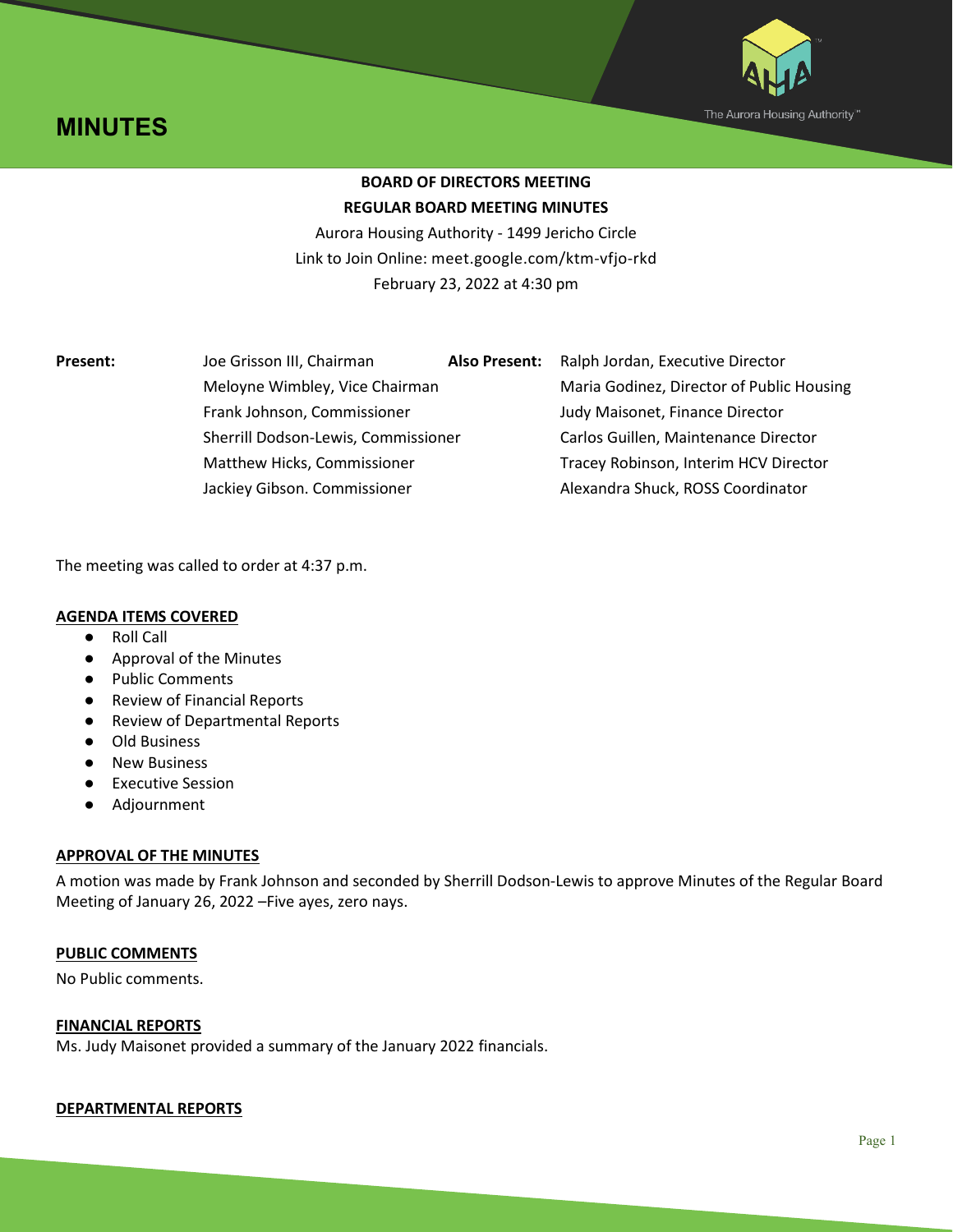#### **Public Housing**

Ms. Maria Godinez provided a summary of her report highlighting that the AHA continues to promote social distancing and COVID safety. Staff completed mask goodie bags for each unit at Centennial House and Maple Terrace. Each bag contained 4-5 masks, personal size hand sanitizer (2 oz.), CDC informational literature and AHA updates and reminders.

The AHA has partnered with Northern Illinois Food Bank to provide a mobile food distribution to benefit multiple AHA sites and neighbours.

Finally, Ms. Godinez mentioned the first eviction has been scheduled for the first time in over two years. The Sheriff's office scheduled out almost a month and a half. The typical eviction processing time pre-COVID has more than doubled.

#### **Resident Opportunities Self-Sufficiency (ROSS)**

Miss Alexandra Shuck read from her report. Miss Shuck highlighted upcoming events which included VNA Health Care Pop-up Clinics at Centennial House and Maple Terrace.

All questions/comments voiced were settled.

#### **Housing Choice Voucher (Section 8)**

Mrs. Robinson read from her report. Her report, highlighting that there has been a total of 96 voucher issued with 21 families leased-up. Extensions are being granted to allow families to continue their search for a unit.

Emergency Housing Voucher wait list continues accepting applications. To date, there is 208 applicants on the waiting list with 149 having been pulled for final eligibility. 48 Emergency Housing Vouchers have been issued. 9 families have leased up.

Mr. Jordan added that applicants have continued struggling to find available units. The AHA will be working with TEC to assist Emergency Housing Voucher (EHV) recipients in the search and lease up of available units. TEC is also working with The Housing Authority of Joliet. Funding for EHV allows for these services.

All questions/concerns voiced were settled.

#### **Maintenance**

Mr. Carlos Guillen read from his report. He highlighted that maintenance staff continues to cleaning and disinfecting Centennial House and Maple Terrace. The AHA purchased a new high-tech floor scrubber that helps with the building disinfecting.

Four (4) units were turned for occupancy. Other activities included cleaning snow and spreading salt at all the sites assisting with prepping for food distribution events and the installation of new water meter at 1640 by the City of Aurora. There were two (2) frozen pipes at Maple Terrace.

Mr. Guillen provided a list of unit turns that were completed. Mr. Guillen also provided a summary of work performed by contractors.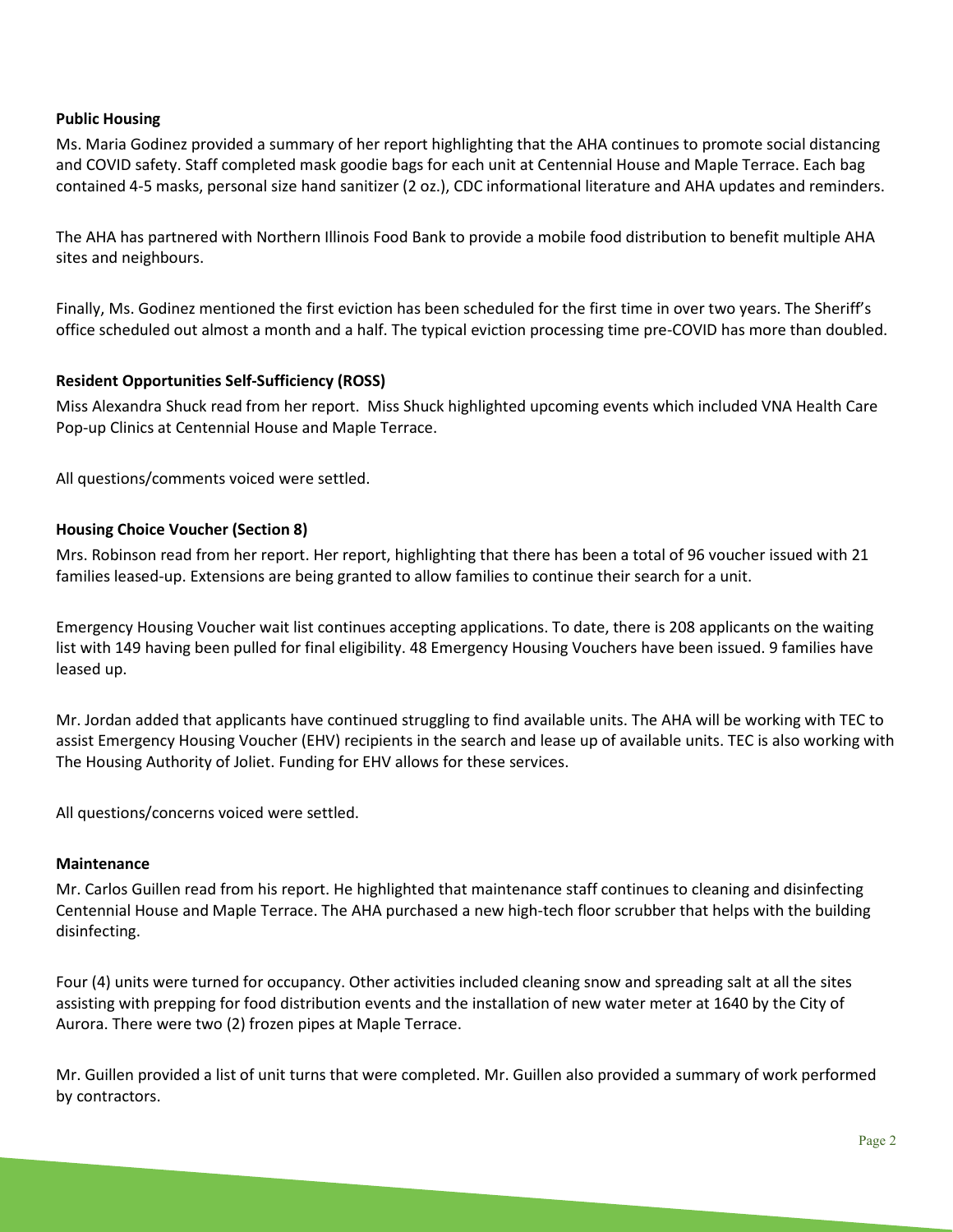Staff continues to work staggered shift to maintain CDC Social Distancing recommendations.

Lastly, Mr. Guillen passed along a message of appreciation from Maintenance staff, Nenad, as he retires at the end of the month after working for the AHA for 19 years.

#### **Executive Report**

Mr. Jordan read from his report, the AHA is providing customer service to residents. Resident meeting at all the sites were postponed due to the pandemic numbers rising. No in-person meetings are scheduled in January or February but will resume in March.

The AHA continues making progress in administering the Emergency Housing Vouchers. The AHA has issued a total of 48 vouchers.

The contractor for the Indian Trail project began the punch list repairs to finalize the work in the units. They have begun the installation of new security doors for each unit at the site.

The AHA created a Request for Proposal (RFP) to begin the installation of the washers and dryers at Indian Trail.

Northern Lights Development Corporation (NLDC) received approval of it permits from the City of Aurora to begin the modernization work at Emmanuel School. The agency is creating a RFP for the required work.

Mr. Jordan added that maintenance union negotiations have begun and will be finalized by the March Board meeting.

Any questions voiced were settled.

#### **OLD BUSINESS**

None discussed

#### **NEW BUSINESS**

#### **Resolution 2022-01 Approval of Contract for the Indian Trail New Outlet Boxes**

Mr. Jordan presented the resolution.

A motion was made by Frank Johnson and seconded by Sherrill Dodson-Lewis to approve Resolution 2022-01, Six–ayes, zero nays.

Mr. Bernard Weiler, Legal counsel, provided a brief update of expected activity with court cases.

# **EXECUTIVE SESSION**

No Executive Session required.

#### **ADJOURNMENT**